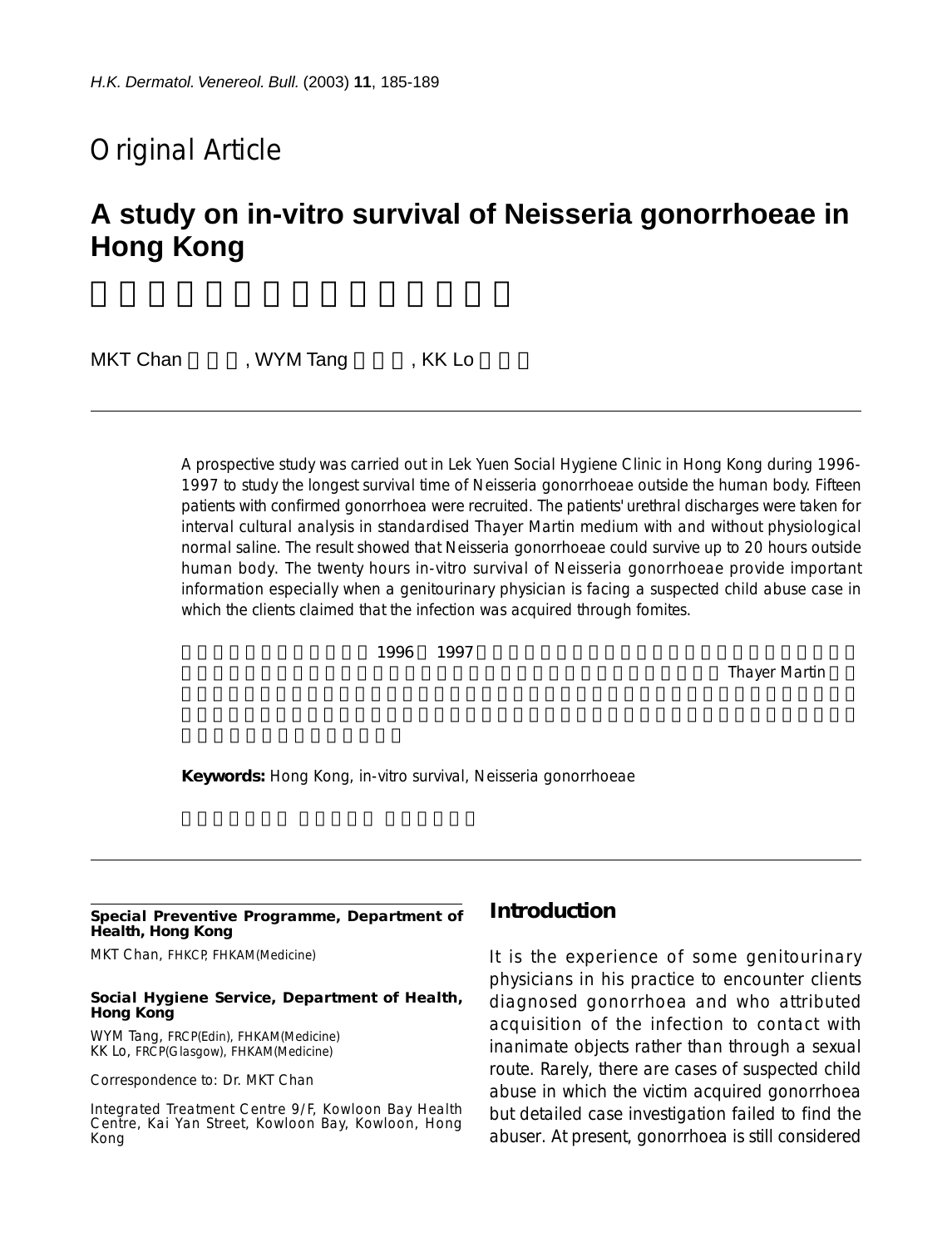as an exclusively sexually transmitted disease. There is no firm evidence reported in the literature that gonorrhoea could be acquired through contaminated fomites. However, such chance cannot be totally denied if the causal agent, Neisseria gonorrhoeae could survive outside human body for a prolonged period of time. A study on the in-vitro survival time of Neisseria gonorrhoeae was therefore carried out in a group of gonorrhoea patients attending Social Hygiene Service, Department of Health, Hong Kong.

## **Objectives**

- 1. To find out the longest survival time of Neisseria gonorrhoeae outside the human body.
- 2. To evaluate if factors of moisture, ambient temperature and humidity that would affect the in-vitro survival of Neisseria gonorrhoeae.

### **Patients and method**

A prospective study was carried out in Lek Yuen Social Hygiene Clinic from May 1996 to December 1997. A total of 15 patients with proven gonorrhoea infection (initially diagnosed by microscopic detection of gram-negative intracellular diplococci and later re-confirmed by culture) were recruited and their urethral discharges collected. Fresh urethral discharge from each of these patients was taken for interval cultural analysis at recorded room temperature and humidity. To standardise collection, the urethral discharge was collected by a 0.02 ml pipette to give a volume of 0.05 ml in a clock glass. Another 0.05 ml of urethral discharge was also collected by the pipette in a second clock glass and mixed with an equal volume of 0.05 ml normal saline.

At the designated time intervals of one hour, two hours, four hours, six hours, eight hours and up to 20 hours from the time when urethral discharge

was collected, a specimen from each of these two clock glasses was obtained using the standard platinum collecting wire and inoculated directly onto a modified Thayer Martin (TM) culture plate. All culture plates were incubated at 35°C in a 5% carbon dioxide atmosphere. Their subsequent isolation, identification and sensitivity tests were carried out by microbiologists and recorded. The collection of urethral discharge and the culture procedure were all done by one single investigator to avoid technical variation (Figure 1).

In this study, the time from onset of symptoms and any preceding systemic medications of each patient were also noted. At commencement, the specimen at zero hour was also sent for:

- 1. Microscopic examination for the number of white blood cells.
- 2. Chlamydiazyme for concomitant Chlamydia trachomatis infection.

### **Results**

A total of 15 patients with culture proven gonorrhoea were recruited. The results showed that their symptoms onset from three to 14 days (mean= 8.1 days) after their last venereal exposure. All patients except patient 8 have not taken any



**Figure 1.** Steps involved in the experiment in performing cultures of Neisseria gonorrhoeae from urethral discharge with and without normal saline.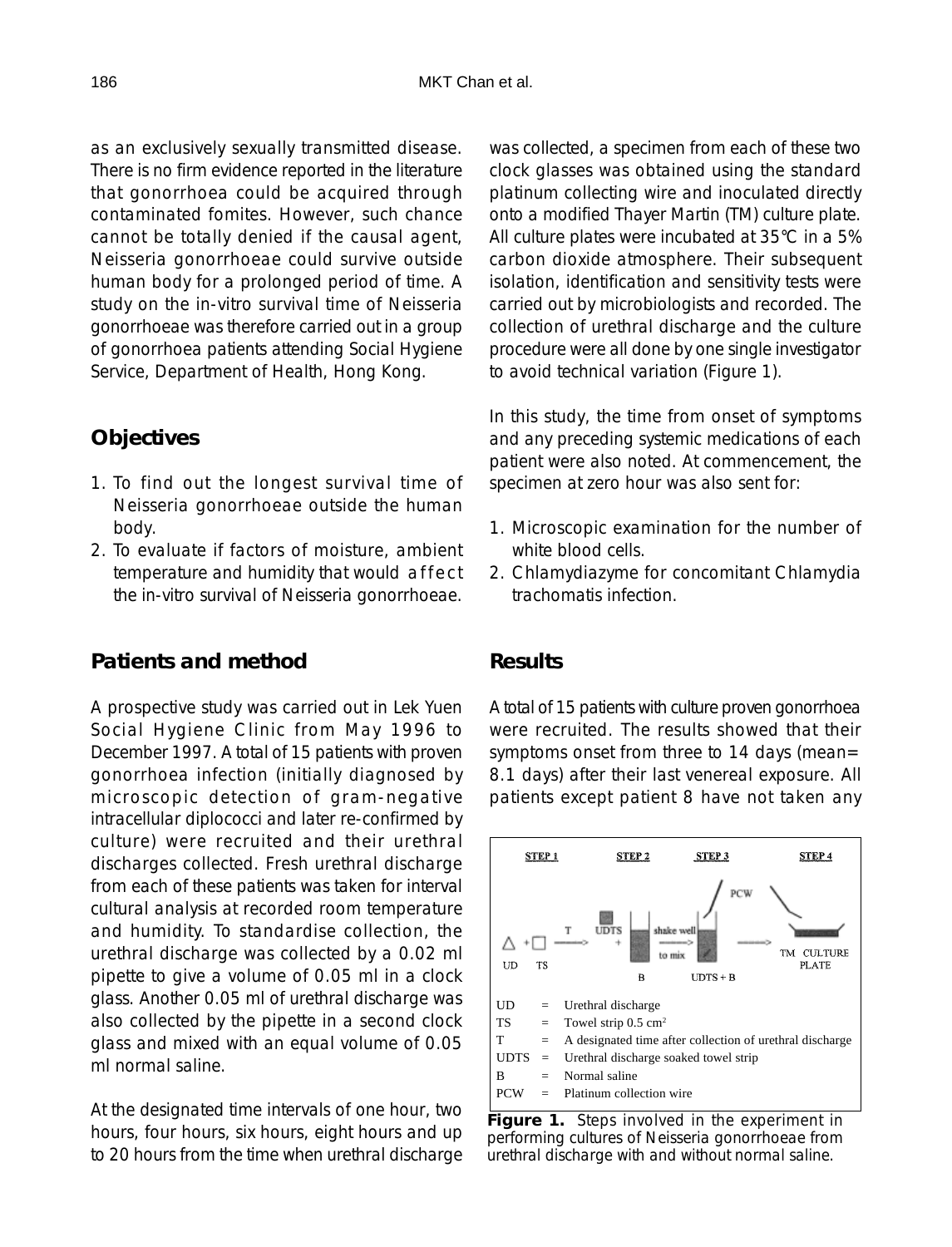medications prior to examination. Their urethral smears showed two or more white blood cells per high power field on microscopic examinations (>20-29 white blood cells per high power field) but all their Chlamydiazyme tests were negative.

The results of tests for the maximal survival time for a positive culture in all these patients were shown in Table 1.

## **Discussion**

Our results showed that Neisseria gonorrhoeae could survive up to 20 hours outside human body in both pure urethral discharge and discharge mixed with physiological saline at a temperature of 35°C. The mean duration of the survival of the gonococcus in the pure urethral discharge is 6.6 hours while the mean survival time of the organism in the urethral discharge with normal saline is 7.3 hours. There is no significant difference in the mean survival time between the two groups  $(t=$ 0.31, p<0.62). Besides, the study results also showed that the maximum survival time of the gonococcus in the pure urethral discharge and urethral discharge in normal saline has no relationship with the number of white blood cells microscopically examined per urethral smears, environmental temperature and humidity recorded (Figure 2).

The result is in agreement with those documented in the literature. Tulloch in 1929 found that gonococcus could survive in fluid pus for 24 hours at room temperature.<sup>1</sup> Elmros showed that the organism could be cultured positive after an interval of 24 hours on a towel and 17 hours on a clear glass slide contaminated with gonococcus.2 Perez and colleagues recovered the gonococcus after 24 hours on plastic and linen bed sheets soaked with gonococci containing fluis.<sup>3</sup> Srivastava confirmed the presence of gonococcus on most of his studied materials after 24-48 hours.4

| Patient        | Temp (°C) | Humidity (%) | Maximal survival time for a positive culture outside human<br>body (hours) |                      |                   |
|----------------|-----------|--------------|----------------------------------------------------------------------------|----------------------|-------------------|
| number         |           |              |                                                                            |                      |                   |
|                |           |              | Urethral discharge                                                         | Urethral discharge + | <b>Difference</b> |
|                |           |              |                                                                            | Normal saline        |                   |
| $\mathbf{1}$   | 22.8      | 67           | 1                                                                          | 4                    | $-3$              |
| $\overline{2}$ | 30.1      | 74           | 0                                                                          | 0                    | 0                 |
| 3              | 29.6      | 76           | 2                                                                          | 4                    | $-2$              |
| 4              | 29.5      | 75           | 0                                                                          | O                    | O)                |
| 5              | 19.0      | 75           | 4                                                                          | 4                    | O                 |
| 6              | 15.5      | 66           | 8                                                                          | 8                    | 0                 |
| 7              | 15.5      | 66           | 8                                                                          | 2                    | 6                 |
| 8              | 14.0      | 62           | 8                                                                          | 8                    | O                 |
| 9              | 18.7      | 83           | 20                                                                         | 20                   | Ο                 |
| 10             | 22.9      | 75           | 8                                                                          | 4                    | 4                 |
| 11             | 23.1      | 85           | 8                                                                          | 8                    | O                 |
| 12             | 26.3      | 78           | 0                                                                          | 0                    | 0                 |
| 13             | 25.8      | 85           | 8                                                                          | 8                    | O                 |
| 14             | 21.8      | 63           | 20                                                                         | 20                   | 0                 |
| 15             | 24.0      | 77           | 4                                                                          | 20                   | $-16$             |
| Mean           | 22.6      | 73.8         | 6.6                                                                        | 7.3                  | 0.7               |

**Table 1.** The maximum survival time for a positive culture outside human body in hours of the pure urethral and urethral discharge in normal saline  $(N=15)$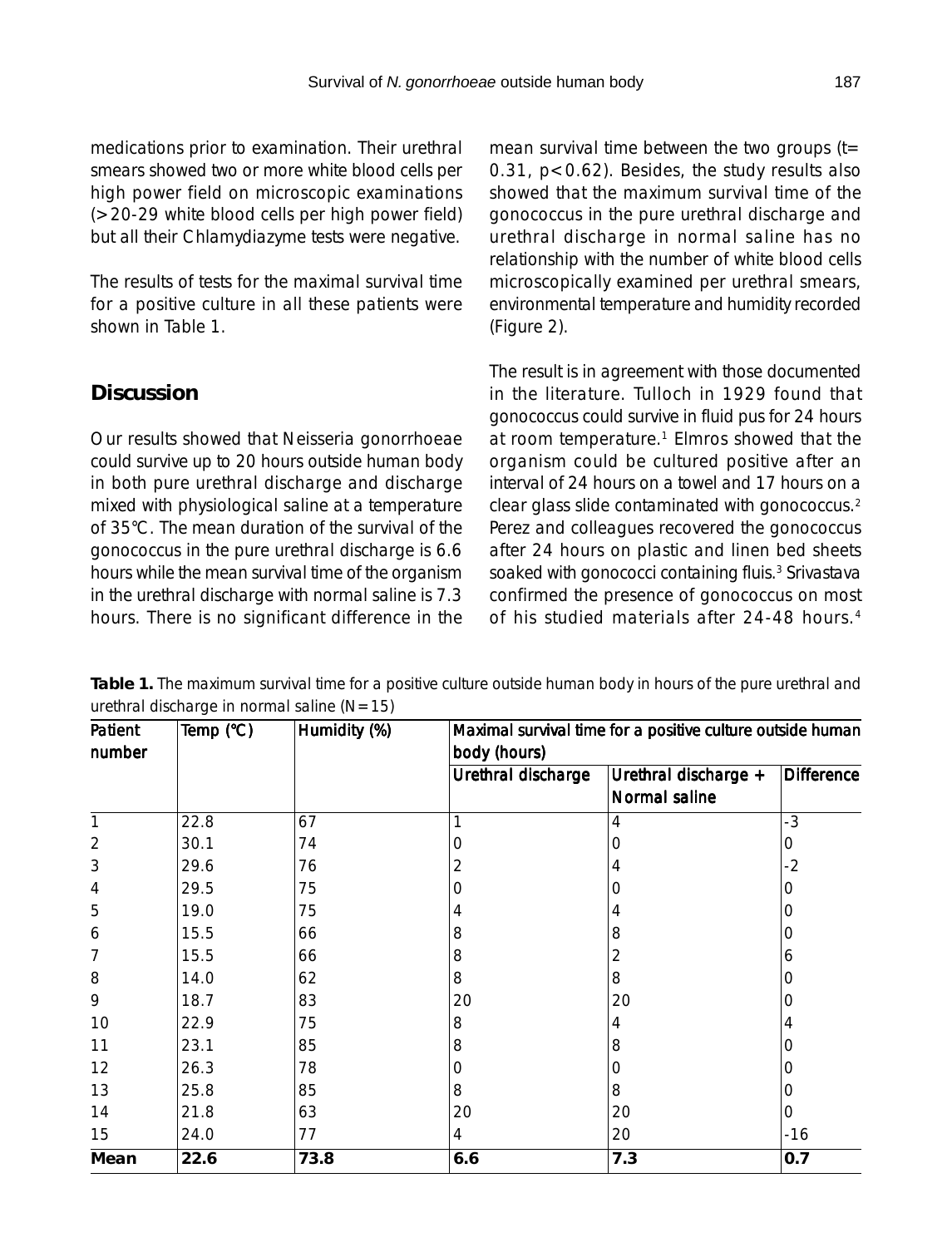

**Figure 2.** The maximum survival time for a positive culture of Neisseria gonorrhoeae outside the human body in hours under different environmental conditions.

Although different authors used different study methods, results of all these studies including ours, consistently showed that Neisseria gonorrhoeae could survive for a long time outside human body in the environment. The literature reported a range from 6.6 hours to 48 hours.

We also observed that the incubation period of gonorrhoea of our studied subjects had also increased. All our patients had onset of their symptoms at three to 14 days (mean 8.13 days) from their last date of sexual exposure. This is longer than the generally documented incubation period of two to five days.<sup>5</sup> The presenting symptoms of gonorrhoea have changed from a usual purulent profuse discharge to a less severe, serous urethral secretions resembling nongonococcal urethritis. This less symptomatic presentation of gonorrhoea may delay the patients in seeking medical treatment and hence more opportunities for further transmission.

Although our study did not provide all the data needed to substantiate and delineate the mechanism of nonsexual transmission of gonorrhoea in human subjects, it provides evidence that Neisseria gonorrhoeae could survive in vitro both under physiological and nonphysiological conditions. This is an important step before confirming objectively that Neisseria gonorrhoeae might be acquired through contacts with contaminated fomites especially in the unwearied, prepubescent child.

Our study may have the following limitations. The study did not provide information on the mode of transmission of the Neisseria gonorrhoeae from the environment to the patients. It did not examine the importance of the vector and the environmental factors that enabled the transfer of the organisms. It has been verified in various experimental studies that survival of Neisseria gonorrhoeae need a very precise environmental temperature and humidity.